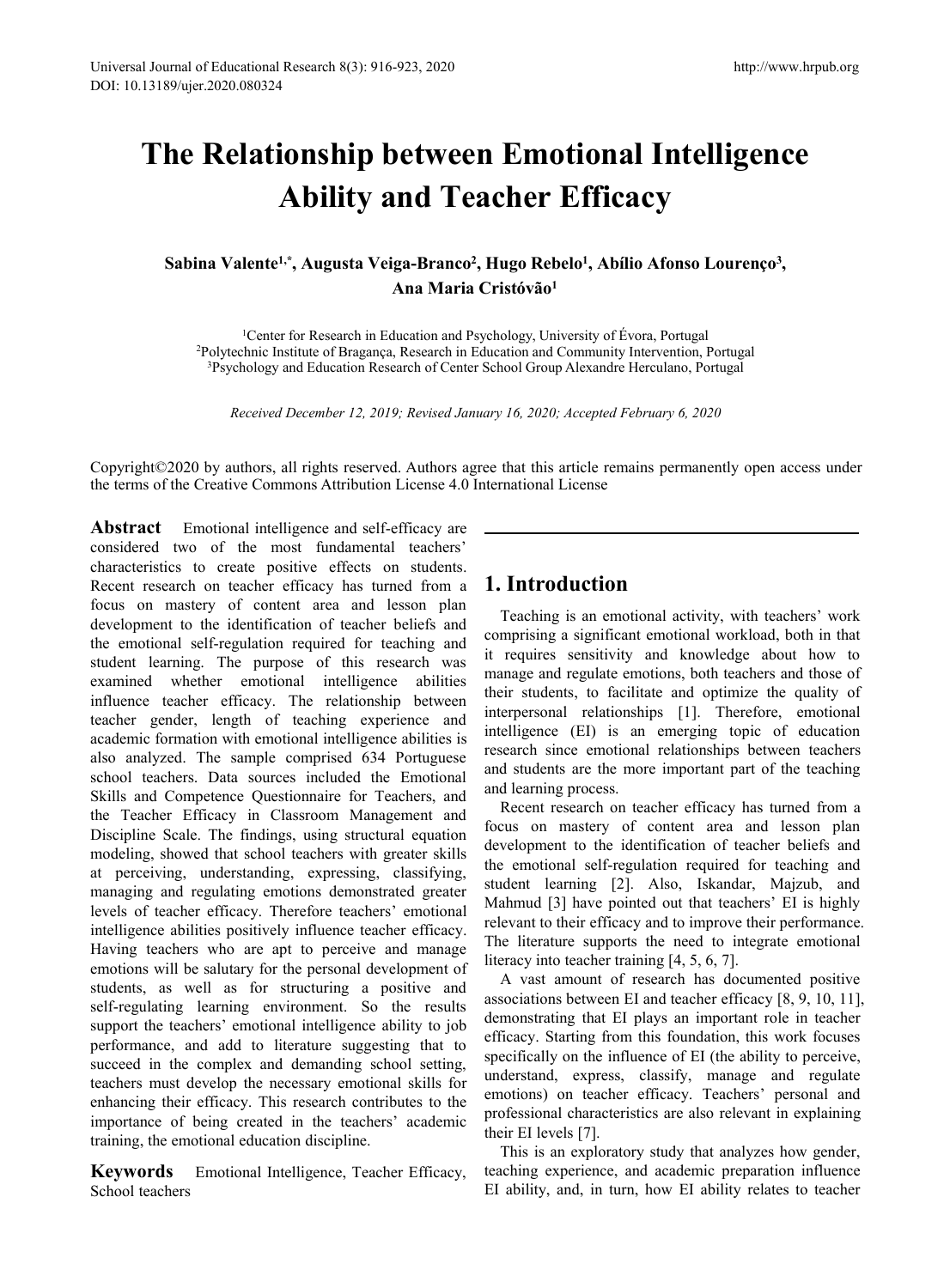efficacy. The following research question guided the investigation: "What is the relationship between EI ability and teacher efficacy?"

# **2. Review on Literature**

#### **2.1. Teachers' Emotional Intelligence**

EI is the set of operations that processes and enhances emotions and it involves abstract thinking and problem solving [12]. The authors proposed a four-part, hierarchical model of EI includes four abilities: (a) emotional perception (in oneself and others); (b) emotional integration (use of emotions as a basis for cognitive reasoning); (c) understanding emotions (to identify why and how emotions are generated); and (d) emotion management (self-control, understanding one's feelings, and openness to growth). [12, pp.10] define EI as "...the ability to perceive accurately, appraise, and express emotion; the ability to access and/or generate feelings when they facilitate thought; the ability to understand emotion and emotional knowledge; and the ability to regulate emotions to promote emotional and intellectual growth."

The relationship between EI and work performance has been identified in several educational contexts [3, 5, 7, 13]. The teachers' role in modern-day Portugal is highly challenging. Heavy workloads and time pressure are compounded by student discipline problems and a variety of pressures from school administrators, parents, and society as a whole. Meanwhile, since one of the most essential features of being a teacher and teaching is the emotional relationships that teachers have with their students, EI has been receiving increasing attention from educational researchers. Teaching and learning are not merely concerned with knowledge, cognition, and skill. They are also emotional practices [9].

Variables such as gender, teaching experience, and academic formation influence school teachers EI [7]. Studies have shown that women generally score higher on EI measures than men [14, 15]. Also, teachers with more advanced degrees (e.g., Ph.D.) tend to have higher EI levels [16]. Research has also revealed, however, that length of teaching experience tends to correlate negatively with school teacher EI [7, 16].

Many studies have shown that EI is vital for school teachers' work performance and personal interactions [17]. It has been shown to correlate, for example, with all the following factors: well-being, job and life satisfaction [13]; teacher-student relationships, stress-tolerance and teaching satisfaction [18]; burnout prevention [19]; student satisfaction [20]; emotional labor strategies, teaching satisfaction, and the teaching and learning process [21]; and with classroom conflict management [7]. So, Mérida-López et al. [6] have concluded that school

teachers with higher EI scores showed greater coping resilience and higher work engagement levels.

Besides, some researches have demonstrated a positive link between EI and teacher efficacy  $[1, 8, 9, 11]$ . In sum, teacher EI also affects the way they think and develop efficacy beliefs about teaching.

#### **2.2. Teacher Efficacy**

For Gibson and Dembo [22] personal teaching efficacy consists of teacher beliefs that they master suitable teaching techniques and can help students learn, achieve more, do better than usual, and increase retention, among other skills. Besides, teacher efficacy is defined as teachers' beliefs about their ability to bring about ideal outcomes of student engagement and academic work, even among those students who may be problematic or indifferent [23]. Moreover, Bandura [24] defines self-efficacy as an individual's belief in their ability to organize and execute necessary courses of action to perform a specific task. In this view, self-efficacy strongly affects the choices people make, the energy they expend, and their determination in the face of challenge. Bandura then extends this concept to apply to teachers' perceptions of their skills in achieving their educational objectives, such as facilitating learning and encouraging student development.

Teacher efficacy is a significant personal resource when teachers are faced with their professional demands. Thus, some research has looked into teacher efficacy as an important construct in teacher education. Studies have reported positive associations between teacher efficacy and myriad factors, including professional performance and personal well-being at work [25]; teaching practices, enthusiasm, commitment, and in-class teaching behavior [26, 27, 28, 29]; and job satisfaction [30]. Moreover, teachers with a greater sense of efficacy also exhibit better performance with classroom management and discipline [31] and greater determination with hostile students [22]. Besides, teachers with high efficacy beliefs manage negative affective experiences better than those with low efficacy beliefs who may experience greater levels of anxiety [9].

Based on this literature, the following hypotheses were formed: Hypothesis 1: A positive and statistically significant relationship is predicted between gender and EI abilities; Hypothesis 2: A positive and statistically significant relationship is predicted between academic formation and EI abilities; Hypothesis 3: A negative and statistically significant relationship is expected between teaching experience and EI abilities; Hypothesis 4: A positive and statistically significant relationship is expected between teachers' capacity to perceive and understand emotions and their ability to manage and regulate emotions; Hypothesis 5: A positive and statistically significant relationship is predicted between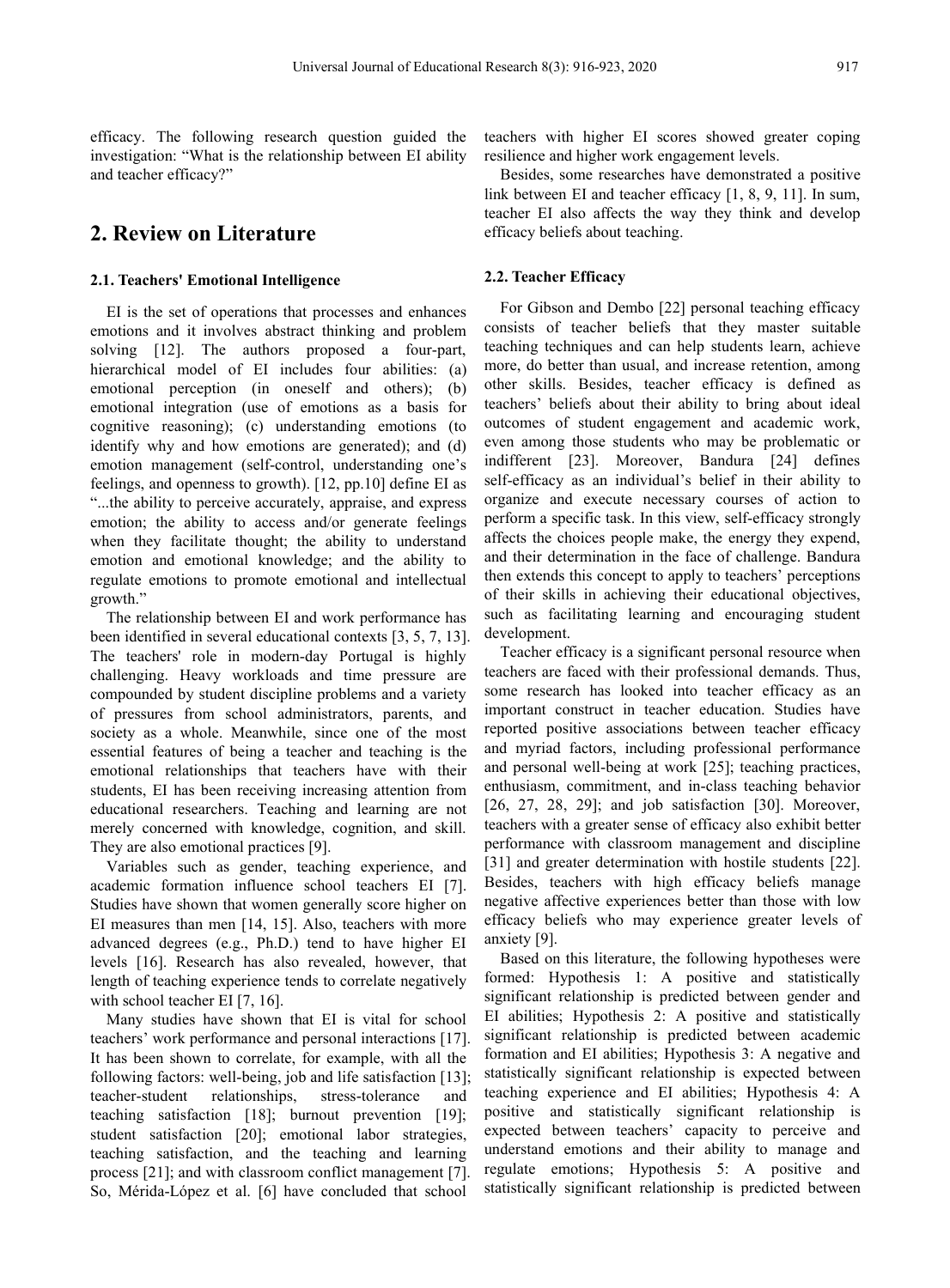teachers' ability for expressing and classifying emotions and their ability to manage and regulate emotions; and Hypothesis 6: A positive and statistically significant relationship is expected between EI abilities and teacher efficacy.

# **3. Materials and Methods**

## **3.1. Participants**

A convenience sample was collected, consisting of 634 school teachers ( $5<sup>th</sup>$  to  $12<sup>th</sup>$  grades), working in Portuguese procedures were public schools. 69.2% of the participants were women. Of these, 3.0% had a bachelor's degree, 76.3% held a post-graduate degree, 19.9% had a master's, and 1.7% a doctorate. Regarding teaching experience, 7.3% had less than ten years' teaching experience, 27.6% between 10 and 20 years, 42.1% between 21 to 30 years, and 23.0% had more than 30 years of teaching experience.

## **3.2. Measures**

The Emotional Skills and Competence Questionnaire for Teachers (ESCQ-T) [32], adapted and validated from the Emotional Skills and Competence Questionnaire (ESCQ) [33], was used to collect data about teachers' perceptions about their EI ability. A 6-point Likert scale was used, scored from 1 (*never*) to 6 (*always*). ESCQ-T includes 45 items distributed among three subscales: (a) Perceive and understand emotions, 15 items (e.g., When I see how a student feels, I usually know what has happened to him.); (b) Express and classify emotions, 14 items (e.g., I can express my emotions well); and (c) Manage and regulate emotions, 16 items (e.g., I can stay in a good mood even if something unpleasant happens in the classroom). The Cronbach's α for the current sample had an adequate value of .90.

The Teacher Efficacy in Classroom Management and Discipline Scale (TECMDS) [31] was also applied, as adapted from Gibson and Dembo [22]. It comprises 36-items, rated on a 5-point Likert scale, ranging from 1 (*strongly disagree*) to 5 (*strongly agree*), and measuring three subscales: (a) Personal teacher efficacy; (b) External influences; and (c) Classroom management efficacy and discipline. For this study, only the personal teacher efficacy was measure applied. It is made up of seven items ( $\alpha$  = .79) (e.g., If one of my students cannot perform an activity, I can accurately evaluate the correct level of difficulty).

## **3.3. Procedures**

All the research procedures received approval from the General Directorate of Education from the Ministry of Education, the researchers' institution's ethics committee, school directors, and teachers. Researchers administered the instruments, in groups of 15-20 teachers, during a session lasting from 30 minutes, in the school, during 2019. Teachers were informed about the research objective. The conventional ethical and deontological procedures were followed, especially regarding data confidentiality and participants' written consent to participate. Of all 650 surveys, 97.5% of teachers agreed to participate with the research, and only 2.46% were not filled in due to a lack of teacher availability. No missing data were recorded since all participants completed the questionnaires, and all the data were considered valid.

#### **3.4. Data Analysis**

The data was analyzed using SPSS/AMOS 25 [33]. Descriptive statistics, Pearson's correlation tests, and the Structural Equation Models (SEM) [34] were used. The Hoelter index [35] indicates the sufficiency of a sample size to be able to properly adjust the model and must be equal to or greater than 200 to indicate that the model closely represents the sample data. Pearson's r correlation tested the relationships between model variables.

For the descriptive data corresponding to variables included in SEM, the criteria used eliminated from consideration any asymmetry values greater than two or kurtosis scores higher than seven [36].

# **4. Results and Discussion**

After data collection, a path analysis model was tested regarding the associated constructs and dimensions (cf. Figure 1).

Figure 1 specifies the hypothesized model for the 634 teachers. The overall goodness of fit are very robust  $[(\gamma^2$  $z^2 =$ 6.235;  $p = 0.182$ ;  $\chi^2/g.1 = 1.559$ ; GFI = .997; AGFI = .980;  $CFI = .984$ ; TLI = .914; RMSEA = .030 (LO/.000 – HI/.072)], confirming that the model represents relations among the existing variables in our empirical matrix. The Hoelter index values were also adjusted  $\text{ICN} = 964$  (.05) and 1348 (.01)].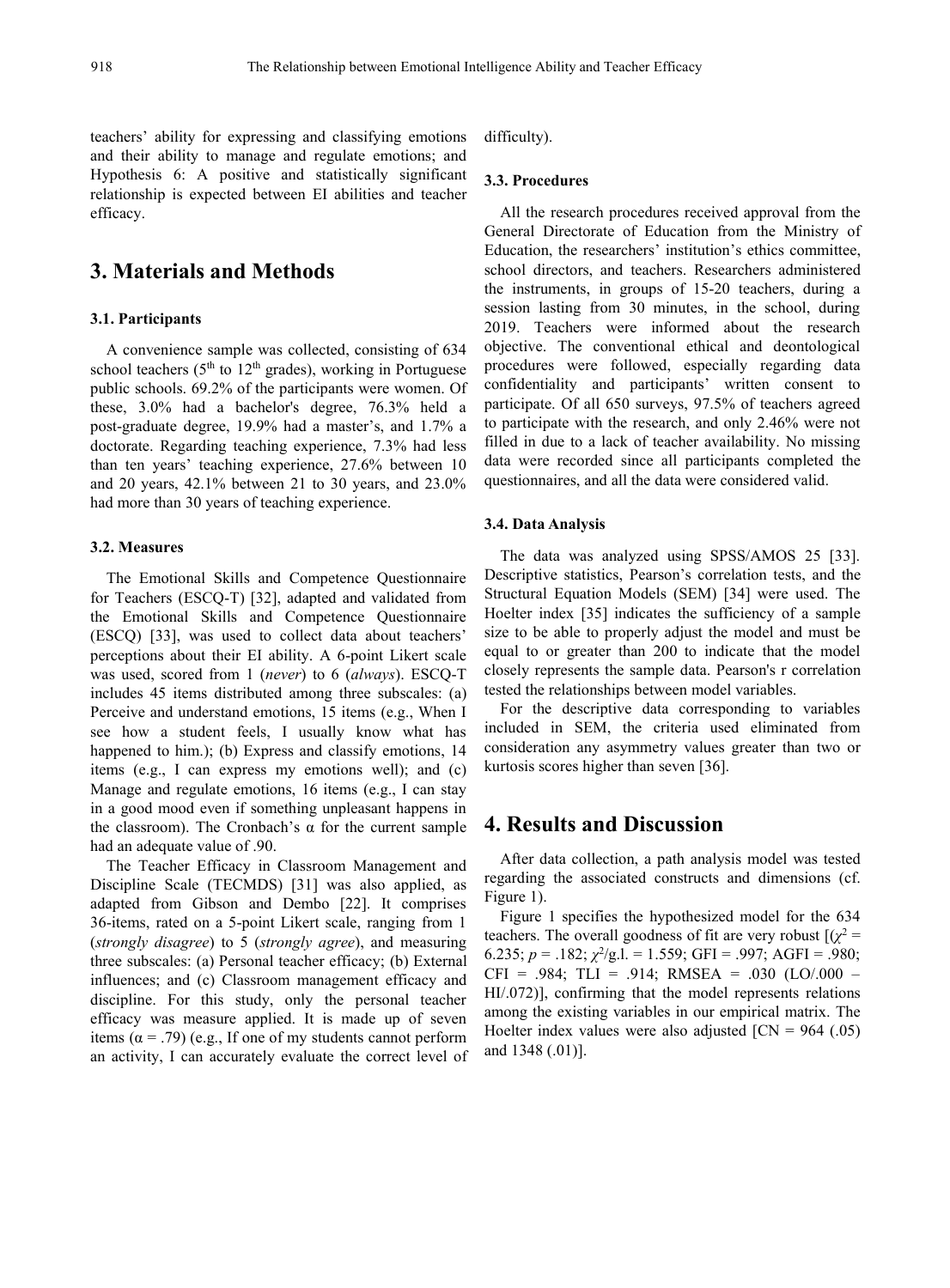

**Figure 1.** Structural equation model ( $n = 634$ )

**Table 1.** Descriptive Statistics Corresponding to the Studied Variables

| Variable                         | Min. | Max.           | Mean                     | SD.    | Asymmetry | Kurtosis |
|----------------------------------|------|----------------|--------------------------|--------|-----------|----------|
| Gender                           |      | 2              |                          |        | $-.810$   | $-1.344$ |
| Teaching experience              |      | $\overline{4}$ | $\overline{\phantom{a}}$ |        | $-.294$   | $-.667$  |
| Academic training                |      | $\overline{4}$ | $\overline{\phantom{a}}$ |        | 1.131     | 1.992    |
| Perceive and understand emotions | 15   | 90             | 68.33                    | 10.596 | $-485$    | 2.832    |
| Express and classify emotions    | 14   | 84             | 60.56                    | 17.909 | $-1.255$  | 1.041    |
| Manage and regulate emotions     | 16   | 96             | 73.69                    | 16.126 | $-1.515$  | 3.409    |
| Teacher efficacy                 |      | 15             | 19.62                    | 7.773  | .180      | $-.792$  |

*Note.* SD = Standard Deviation; Min.= Minimum; Max.= Maximum.

Table 1 displays the descriptive data corresponding to variables included in SEM. The criteria established are that asymmetry values greater than two and kurtosis higher than seven should not be considered. In this sample, none of the variables approximated these limits, so the estimation of the model fit was carried out.

In answering the general questions presented above, from the analysis of Table 2 and Figure 1, it can be seen that the hypotheses were confirmed and all were found to be statistically significant. Thus, women showed better results in all EI abilities, namely, positive correlations were found with the ability to perceive and understand emotions ( $\beta$  = .16;  $p$  <.001), express and classify emotions were positive and statistically significant.  $(\beta = 11, p \le 0.05)$ , and to manage and regulate emotions ( $\beta$  $= .09; p < .05$ ).

About teaching experience, teachers with more experience had shown to have less ability for perceiving and understanding emotions ( $\beta$  = -.12;  $p$  <.01), less ability to express and classify emotions ( $\beta$  = -.11;  $p < .01$ ), and fewer ability to manage and regulate emotions ( $\beta$  = -.08; *p*  $< 0.05$ ).

Concerning academic formation, teachers with higher educational levels revealed higher EI in all dimensions.

Particularly regarding the ability to perceive and understand emotions ( $\beta$  = .11;  $p$  < .01), to express and classify them ( $\beta$  = .08;  $p \lt .05$ ), and to manage and regulate, as well ( $\beta$  = .16; *p* <.001). These relationships

When looking into the relationships between the dimensions of the two constructs, it can be seen that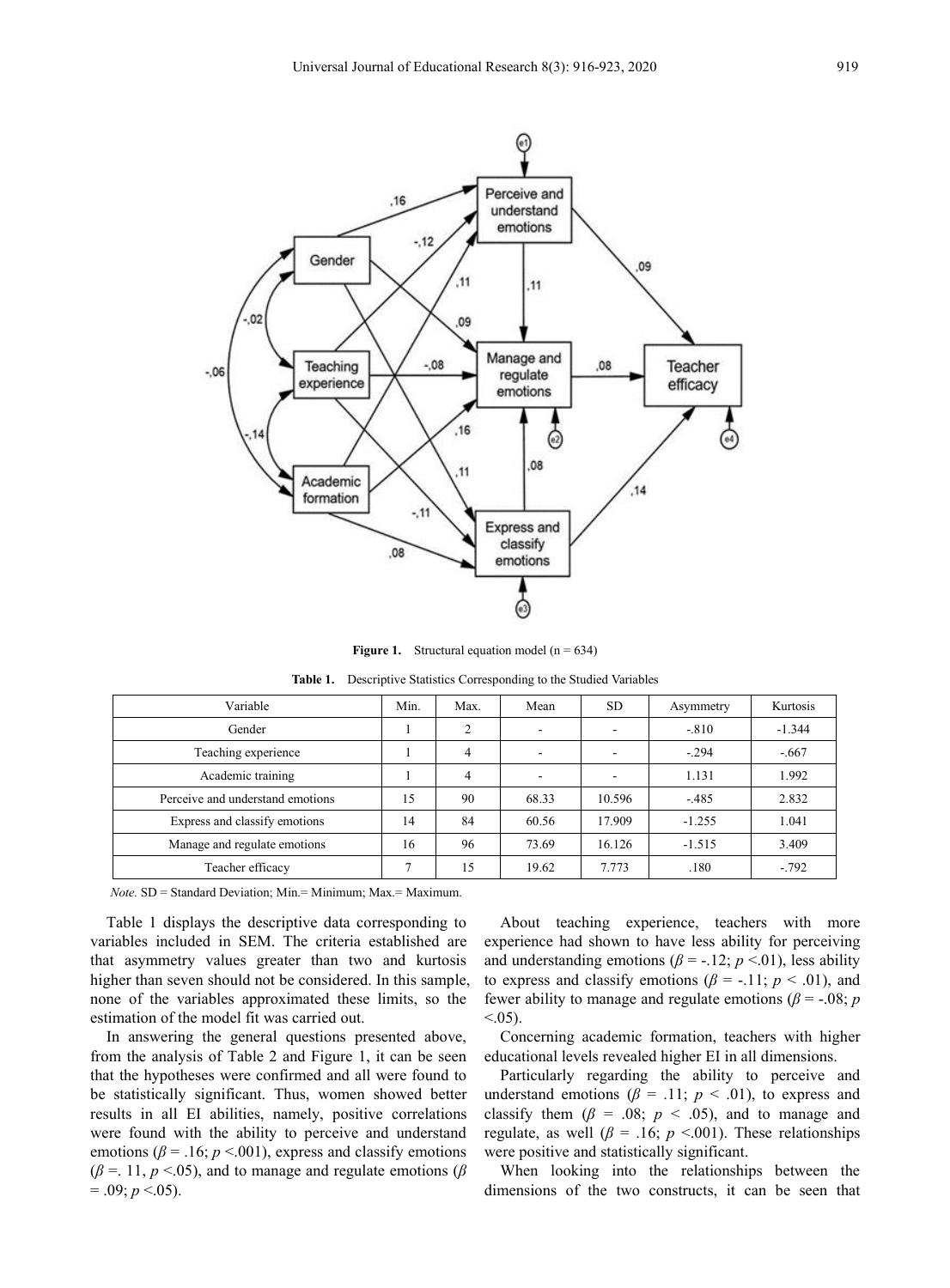teachers with greater efficacy consistently scored higher for perceiving and understanding ( $\beta$  = .09; *p* < .05), as well as having greater ability at expressing and classifying  $(\beta = .14; p < .001)$ , and at managing and regulating emotions ( $β = .08$ ;  $p < .05$ ).

**Table 2.** Covariance Structure Contrast Hypothesized for the Sample

| Variables                                                   | EVnS     | <b>SEV</b> | EE    | $\boldsymbol{p}$ | between .200-.399 low), they were statist                                                                                                                    |
|-------------------------------------------------------------|----------|------------|-------|------------------|--------------------------------------------------------------------------------------------------------------------------------------------------------------|
| Gender $\rightarrow$ PUE                                    | 3.527    | .154       | .893  | ***              | which indicates some cohesion between<br>under study. No statistically significant a                                                                         |
| Gender $\rightarrow$ ECE                                    | 3.587    | .093       | 1.523 | .019             |                                                                                                                                                              |
| Gender $\rightarrow$ MRE                                    | 2.830    | .081       | 1.355 | .037             | found between teacher efficacy and gen<br>training.                                                                                                          |
| Teaching experience $\rightarrow$ PUE                       | $-1.316$ | $-.109$    | .472  | .005             |                                                                                                                                                              |
| Teaching experience $\rightarrow$ ECE                       | $-2.147$ | $-.105$    | .806  | .008             | 4.1. Discussion                                                                                                                                              |
| Teaching experience $\rightarrow$ MRE                       | $-1.694$ | $-.092$    | .714  | .018             | The main results of this research sh<br>correlation between EI abilities and<br>among Portuguese school teachers. The<br>hypotheses and provided empirical s |
| Academic formation $\rightarrow$ PUE                        | 2.142    | .102       | .824  | .009             |                                                                                                                                                              |
| Academic formation $\rightarrow$ ECE                        | 3.178    | .089       | 1.406 | .024             |                                                                                                                                                              |
| Academic formation $\rightarrow$ MRE                        | 4.855    | .152       | 1.242 | ***              |                                                                                                                                                              |
| $PUE \rightarrow TE$                                        | .061     | .084       | .029  | .035             | theoretical link between these two cor                                                                                                                       |
| $ECE \rightarrow TE$                                        | .058     | .134       | .017  | ***              | length of teaching experience, and aca                                                                                                                       |
| $MRE \rightarrow TE$                                        | .038     | .080       | .019  | .046             | were also related to EI abilities.<br>In line with other studies $[14, 15]$ , a po                                                                           |
| $PUE \rightarrow MRE$                                       | .199     | .131       | .059  | ***              | also arose between gender and teacher                                                                                                                        |
| $ECE \rightarrow MRE$                                       | .077     | .086       | .035  | .026             | abilities being greater in women than mere                                                                                                                   |
| Covariances                                                 |          |            |       |                  | This finding provides empirical suppo                                                                                                                        |
| Teaching experience $\leftrightarrow$<br>Academic formation | $-.051$  | $-116$     | .018  | .004             | difference in EI abilities. In so far as aca<br>is concerned, the results indicated that                                                                     |
| Teaching experience $\leftrightarrow$ Gender                | $-0.016$ | $-.088$    | .016  | .028             | higher levels of training displayed the gre                                                                                                                  |
| Academic formation $\leftrightarrow$ Gender                 | $-0.018$ | $-.079$    | .009  | .047             | three EI abilities (Hypothesis 2), which<br>$\sim$ $\sim$ $\sim$ $\sim$ $\sim$ $\sim$ $\sim$ $\sim$                                                          |
|                                                             |          |            |       |                  |                                                                                                                                                              |

*Note.* PUE = Perceive and Understand Emotions; ECE = Express and Classify Emotions; MRE = Manage and Regulate Emotions; TE = Teacher efficacy;  $\angle EVnS =$  Estimated Values not Standardized;  $SEV =$ Standardized Estimated Values;  $EE = Estimated$  Errors;  $p = significance$ level; \*\*\* =  $p < .001$ 

Teachers with greater ability for perceiving and understanding  $(\beta = .11; p < .001)$ , expressing and classifying emotions ( $\beta$  = .08; *p* < .05) also showed a statistically significant greater ability to manage and regulate emotions.

Regarding exogenous variables, it is worth pointing out that the women had less teaching experience ( $\beta$  = -.02; *p*  $\leq$ .05) and lower levels of academic formation ( $\beta$  = -.08; *p*  $< 0.05$ ).

Moreover, a negative and statistically significant relationship appeared between years of teaching experience and academic qualifications ( $\beta$  =-.14;  $p$ <.01) (c.f. Table 2).

The multiple square correlations revealed that the exogenous variables, gender, teaching experience, and academic formation, accounted for approximately 5%  $(\eta^2 = 0.049)$  of the ability to perceive and understand especially if they co emotions,  $3\%$  ( $\eta^2$ =.030) was related to expressing and nothing can be done classifying emotions while managing and regulating emotions had a value close to  $8\%$  ( $\eta^2$ =.083). and goes o

Teacher efficacy was explained indirectly by the exogenous variables and directly by EI variables in approximately  $4\%$  ( $\eta^2 = 0.037$ ).

between .200-.399 low), they were statistically significant, Variables EVnS SEV EE  $p$  between .200-.399 low), they were statistically significant,<br>Gender → PUE 3.527 .154 .893 \*\*\* which indicates some cohesion between the variables An analysis of Pearson's *r* correlation between the variables also revealed that the ability to both perceive and understand emotions and to manage and regulate them were the only dimensions associated with all the others. Although the associations were low or very low, between *r*=-.079\* and *r*=.182\*\* (*r<*.200 indicates a very low; and under study. No statistically significant associations were found between teacher efficacy and gender or academic training.

Academic formation  $\rightarrow$  ECE  $\begin{array}{c|c} 3.178 & .089 & 1.406 & .024 \end{array}$  among Portuguese school teachers. They supported the Academic formation  $\rightarrow$  MRE  $\begin{array}{c|c}$  4.855 .152 1.242 \*\*\* hypotheses and provided empirical support for the PUE  $\rightarrow$  TE .061 .084 .029 .035 theoretical link between these two constructs. Gender,  $\overline{ECE \rightarrow TE}$  .058 .134 .017 \*\*\* length of teaching experience, and academic formation The main results of this research showed a positive correlation between EI abilities and teacher efficacy were also related to EI abilities.

 $PUE \rightarrow MRE$  .199.131.059 \*\*\* also arose between gender and teacher EI, with the EI ECE → MRE .077 .086 .035 .026 abilities being greater in women than men (Hypothesis 1). -.051 -.116 .018 .004 is concerned, the results indicated that teachers' with Teaching experience  $\leftrightarrow$  Gender  $\vert$  -.016  $\vert$  -.088  $\vert$  .016  $\vert$  .028  $\vert$  higher levels of training displayed the greatest levels in all Academic formation  $\leftrightarrow$  Gender  $\begin{vmatrix} -.018 & -.079 & .009 & .047 \end{vmatrix}$  three EI abilities (Hypothesis 2), which seconds previous In line with other studies [14, 15], a positive correlation This finding provides empirical support for a gender difference in EI abilities. In so far as academic formation research on Portuguese teachers [16]. The results also showed that teachers with greater amounts of teaching experience measured the lowest levels of EI abilities (Hypothesis 3). These results echo other studies of the Portuguese context [7, 16] that have identified that teachers are currently practicing their profession in a society marked by disequilibrium of multiple causes, including high levels of stress in the educational process, which destabilizes teachers as fatigue accumulates throughout their professional life.

> Teachers with greater ability to perceive and understand emotions and to express and classify them demonstrated a greater ability to manage and regulate emotions (Hypothesis 4 and 5).

> The ability to perceive and understand emotions, and to express and classify them is personal abilities that impose a systematic introspection, through the identification and interpretation of emotional states. Two fundamental processes are involved: the recognition and understanding of one's own emotions and those of others. If teachers do not identify emotions that students feel and express, especially if they contribute to the teachers' discomfort, nothing can be done to change them. A positive example is when a teacher perceives annoyance on students' faces and goes on to change the rhythm of the class or to give a more understandable explanation. At a more complex level, teachers with high capacity for emotional perception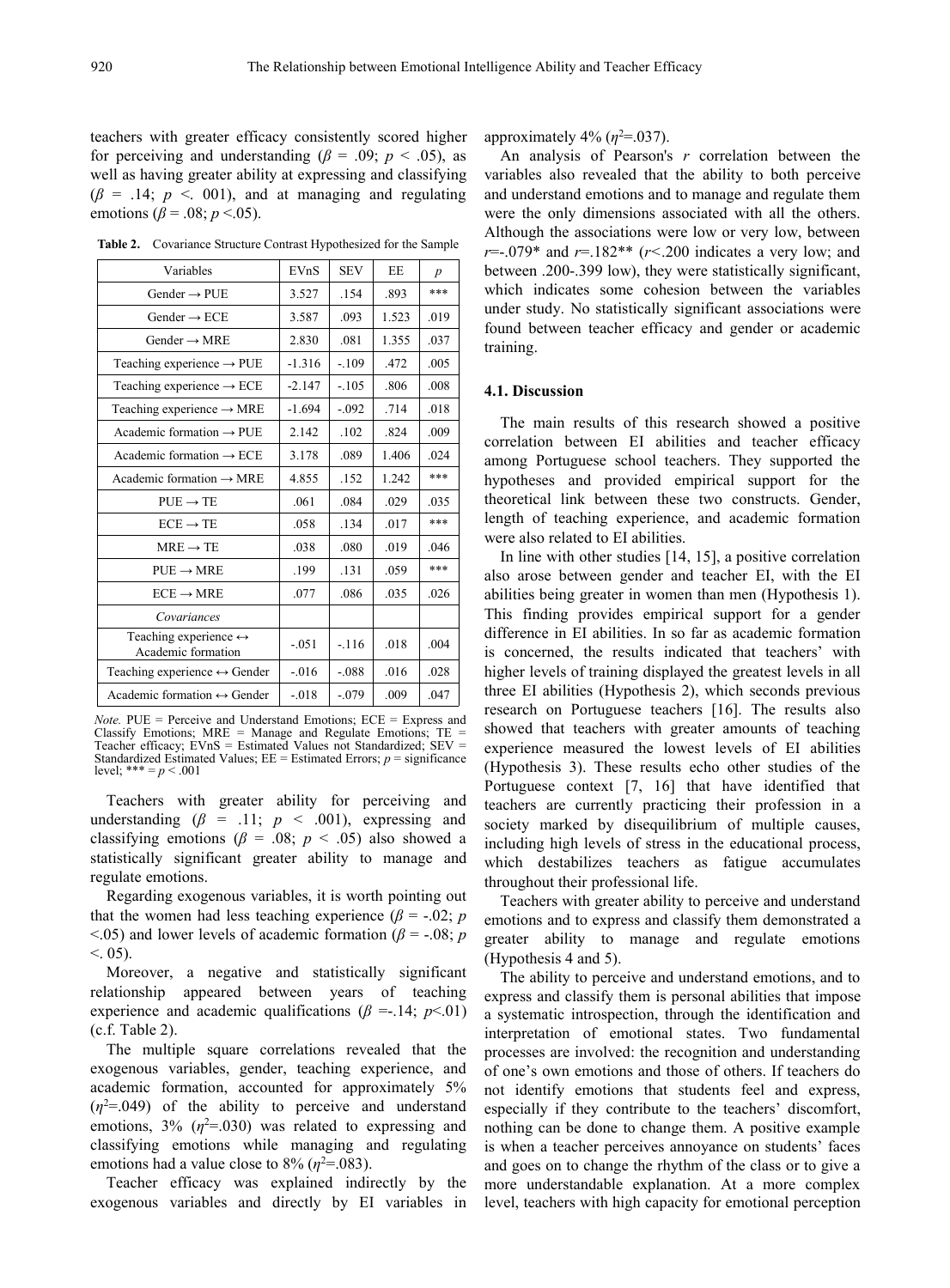are those who perceive and are aware of the students' state of mind, knowing when and how to intervene, being able to identify the discrepancy between what the students may be feeling or thinking and what they say. This ability to differentiate discrepancies between students' verbal behavior and their expressions allows teachers to realize that, even if a student initially claims that nothing has happened, it might not be entirely true. The teacher may then offer to speak to the student and to listen to them to provide support and understanding [34].

Besides, the ability to manage and regulate emotions is considered higher-order ability and to achieve it, one must master the previous skills. In other words, the ability to moderate and manage one's emotional reactions in intense situations, positive or negative, is the hardest to reach and to wield with mastery. When teachers manage to regulate and manage their own emotions, they often manage to modify not only their feelings but those of the students [34]. This ability is the key to teacher performance since teachers must be able to manage their emotions in intense situations with students. The study confirmed that teachers' ability to perceive and understand emotions and to express and classify them influences their ability to manage and regulate emotions, while it is, in turn, vital for teacher success in educational settings, both in the interpersonal and professional domains.

Considering the relationships between the two constructs, teachers better skilled at perceiving and understanding emotions as well as expressing and classifying, managing and regulating them reveal higher levels of teacher efficacy (Hypothesis 6). This relationship is positive and statistically significant and it supports previous findings linking EI with higher levels of teacher efficacy [1, 8, 9, 11]. Emotionally intelligent teachers have the skills to perceive their students beyond their framework behaviors and results. They are efficacious as they know how to support their classroom and their students, producing an effective teaching and learning process. In other words, teachers with high levels of EI ability are likely to develop a positive rapport with their students, to improve the teaching process, which, in turn, has a positive impact on students' learning and achievement. Therefore, how emotions are understood, reflected, and managed may hold promise for effective teaching, and for maximizing students' academic performance.

This study has limitations. The use of self-response questionnaires may have led participants to respond according to what they consider socially desirable.Moreover, the sample size limits the generalization of results. Future studies should look at this issue, using larger and more diversified samples with a wider range of levels of education and geographic location. Another limitation was that the teachers in the study were mostly women, limiting the variability of the sample. However, this reveals the reality of Portuguese schools, where women teachers exist in a much higher percentage than

men [37].

A practical implication of these findings would suggest the need to make alterations to teacher training. Training programs should, therefore, be provided to teachers and teacher candidates to improve their skills. This training would also equip them to better face professional challenges and enhance their effectiveness. However, in Portugal, the factors that count in terms of the awarding of teaching jobs and promotions are primarily those of years' of teaching experience and evaluation of academic formation. These characteristics are vital, yet insufficient. It should be noted that Portuguese teacher academic formation does not yet value EI ability. Also, several studies have emphasized the significance of developing teachers' EI [4, 5, 6, 7].

# **5. Conclusions**

The results showed positive relationships between EI abilities and teacher efficacy. Furthermore, they specify how teachers perceive and express their emotions and how they internalize their ability to regulate emotion affects their praxis, by way of their understanding of teacher efficacy.

Having teachers who are apt to perceive and manage the factors associated with their daily school activity will be salutary for the personal development of students, as well as for structuring a positive and self-regulating learning environment. It should also be pointed out that our results suggest that EI, i.e. the ability to perceive, understand, express, classify, manage and regulate emotions, all positively influence teacher efficacy. Given the challenging school context, it is expected that this of successive constructions and reconstructions will lead to the design of educational practice that will enable a redoubled commitment to this important endeavor.

Teachers skilled in perceiving and understanding emotions easily perceive their students' emotional state and can adapt their behavior and to change class activity when they perceive that the students are distracted. They have the sensitivity to criticize a more vulnerable student, to rearrange the classroom and to separate the students who are likely to cause the most friction [34]. Thus, teachers with more EI ability know suitable teaching techniques and can help students learn, to achieve more, to surpass themselves.

Future investigations into EI ability and teacher efficacy should be carried out to identify other personal, instructional and motivational variables to widen the range of variables under study. Longitudinal studies would be equally useful for verifying any potential variability in the results. Moreover, a qualitative methodology might uncover additional factors related to this interconnection between the variables under study,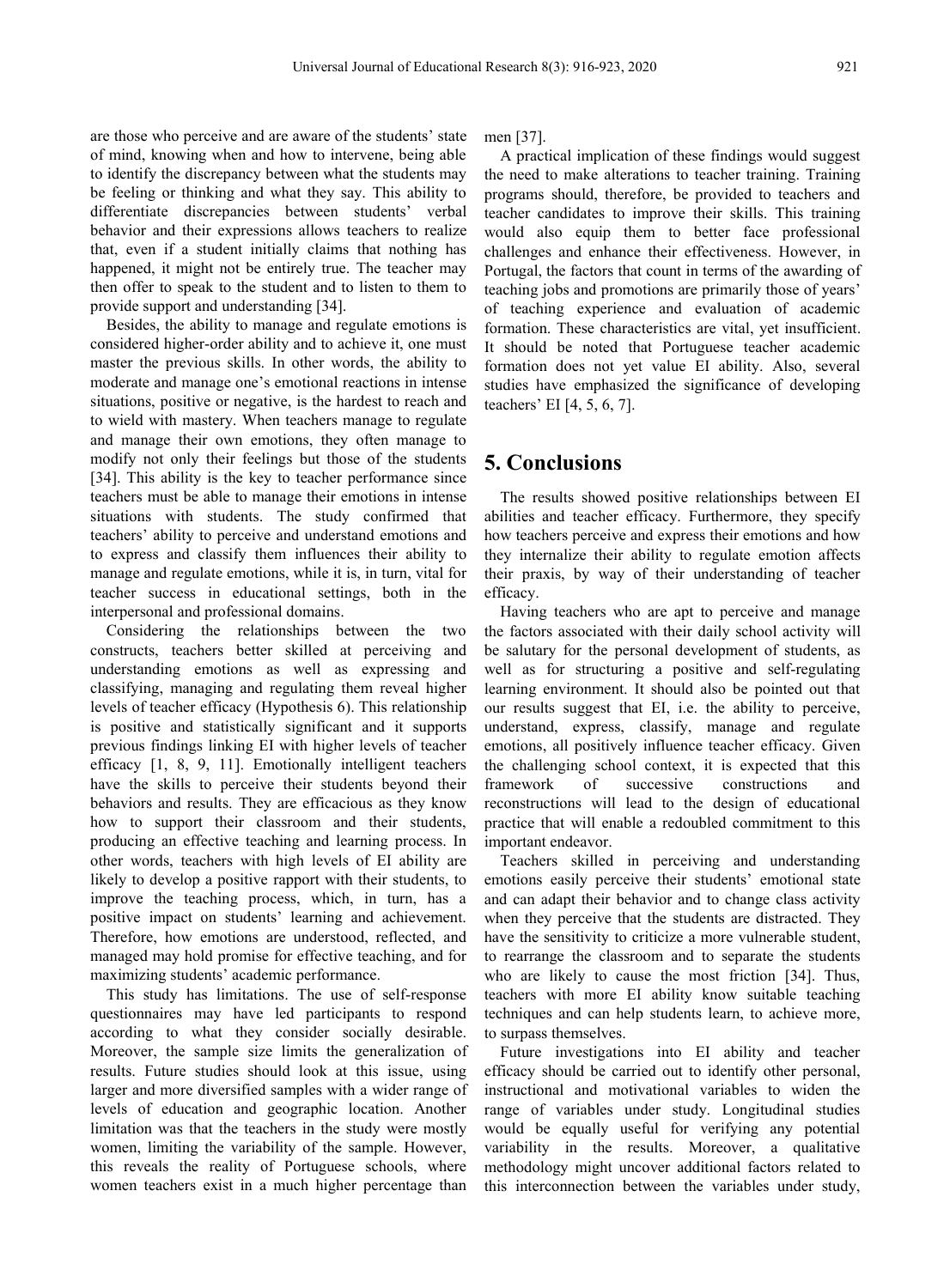namely to deepen our understanding of the meanings attributed to teachers' perceptions and problems.

Finally, this study highlights the importance of teacher EI ability proactively and constructively. It is hoped these results will contribute to building up a knowledge base that might help practitioners better understand the emotional environment in which they work and which might foster change in pedagogical practices. Therefore, given the conclusions of this research, it is suggested that emotional education training should be introduced into the teachers' academic formation.

# **REFERENCES**

- [1] Poulou, M. S. (2016). An examination of the relationship among teachers' perceptions of social-emotional learning, teacher efficacy, teacher-student interactions, and students' behavioral difficulties. International Journal of School & Educational Psychology, 5, 126–136. doi:10.1080/21683603.2016.1203851
- [2] Bembenutty, H. (2007). Teachers' self-efficacy and self-regulation. Academic Exchange Quarterly, 11, 155–161.
- [3] Iskandar, I., Majzub, R. M., & Mahmud,Z. (2009). Emotional quotient and work commitment among lecturers at an Indonesian university. Journal Pendidikan, 34 (1), 173–186.
- [4] Fernández-Berrocal, P., Cabello, R., & Gutiérrez-Cobo, M. J. (2017). Avances en lainvestigación sobre competencias emocionales en educación. Revista Interuniversitaria de Formación del Profesorado, 88(31.1), 15–26.
- [5] Hen, M., & Sharabi-Nov, A. (2014). Teaching the teachers': Emotional intelligence training for teachers'.Teaching Education, 25, 375–390. doi:10.1080/10476210.2014.908838
- [6] Mérida-López, S., Extremera, N., Quintana-Orts, C., & Rey, L. (2019). Sentir ilusión por el trabajo docente: inteligencia emocional y el papel del afrontamiento resiliente en un estudio con profesorado de secundaria. Revista de Psicología y Educación / Journal of Psychology and Education, 15(1), 67–76. doi:10.23923/rpye2020.01.186
- [7] Valente, S. (2019). Influência da inteligência emocional na gestão de conflito na relação professor-aluno(s). Revista de Estudios e Investigación en Psicología y Educación, 6(2), 101–113. doi:10.17979/reipe.2019.6.2.5786
- [8] Hassan, N., Jani, S. H. Md., Som, R. M., Hamid, N. Z. A., & Azizam, N. A. (2015). The relationship between emotional intelligence and teaching effectiveness among lecturers at Universiti Teknologi MARA, PuncakAlam, Malaysia. International Journal of Social Science and Humanity, 5(1), 1–5. doi: 10.7763/IJSSH.2015.V5.411
- [9] Koçoğlu, Z. (2011). Emotional intelligence and teacher efficacy: a study of Turkish EFL pre-service teachers. Teacher Development, 15(4), 471–484.doi:10.1080/13664530.2011.642647.
- [10] Walter, O., Marcel, A. (2013). Emotional intelligence and teaching self-efficacy as predictors of teaching ability. Journal of Studies in Education, 3(3), 57–74. doi:10.5296/jse.v3i3.3785
- [11] Wenn, B., Mulholland, R., Timmons, W., & Zanker, Y. (2018). Towards a developing construct in dance education – exploring the relation of emotional intelligence to teacher's sense of efficacy and teaching experience among dance education student teachers in the United Kingdom. in Dance Education,  $19(1)$ ,  $14-38$ . doi: 10.1080/14647893.2017.1354843
- [12] Mayer, J. D., & Salovey, P. (1997). What is Emotional Intelligence? In P. Salovey & J. Sluyter (Eds.), Emotional development and emotional intelligence: Educational implications (pp.3–31). New York: Basic Books.
- [13] Mérida-López, S., & Extremera, N. (2017). Emotional intelligence and teacher burnout: A systematic review. International Journal of Educational Research, 85, 121–130. doi:10.1016/j.ijer.2017.07.006
- [14] Cabello, R., Sorrel, M. A., Fernández-Pinto, I., Extremera, N., & Fernández-Berrocal, P. (2016). Age and gender differences in ability emotional intelligence in adults: A cross-sectional study. Developmental Psychology, 52(9), 1486–1492. doi:10.1037/dev0000191
- [15] Sangeetha, N. (2017). A study on factors influencing emotional intelligence of teachers of management education in Coimbatore city. International Journal of Research, 5(3), 1490–1500. doi:10.21474/IJAR01/3657
- [16] Sousa, R. L. V. (2011). Inteligência emocional dos professores e vulnerabilidade ao stress em contexto escolar. Dissertação de Mestrado. Funchal: Universidade da Madeira.
- [17] Asrar-ul-Haqa, M., Anwarb, S., & Hassanc, M. (2017). Impact of emotional intelligence on teacher's performance in higher education institutions of Pakistan. Future Business Journal, 3, 87–97. doi:10.1016/j.fbj.2017.05.003
- [18] Hopman, J. A. B., Tick, N. T., van der Ende, J., Wubbels, T., Verhulst, F. C., Maras, A.,. . ., & van Lier, P. A. C. (2018). Special education teachers' relationships with students and self-efficacy moderate associations between classroom-level disruptive behaviors and emotional exhaustion. Teaching and Teacher Education, 75, 21–30. doi: 10.1016/j.tate.2018.06.004
- [19] Schoeps, K., Tamarit, A., Barrera, U., & Barrón, R. G. (2019). Effects of emotional skills training to prevent burnout syndrome in school teachers. Ansiedad y Estrés 25, 7–13. doi:10.1016/j.anyes.2019.01.002
- [20] Maamari, B. E., & Majdalani, J. F. (2019). The effect of highly emotionally intelligent teachers on their students'satisfaction". International Journal of Educational Management, 33(1), 179–193.doi:10.1108/IJEM-11-2017-0338
- [21] Yin, H., Lee, J. C. K., Zhang, Z., & Jin, Y. (2013). Exploring the relationship among teachers' emotional intelligence, emotional labor strategies and teaching satisfaction. Teaching and Teacher Education, 35, 137–145. doi:10.1016/j.tate.2013.06.006